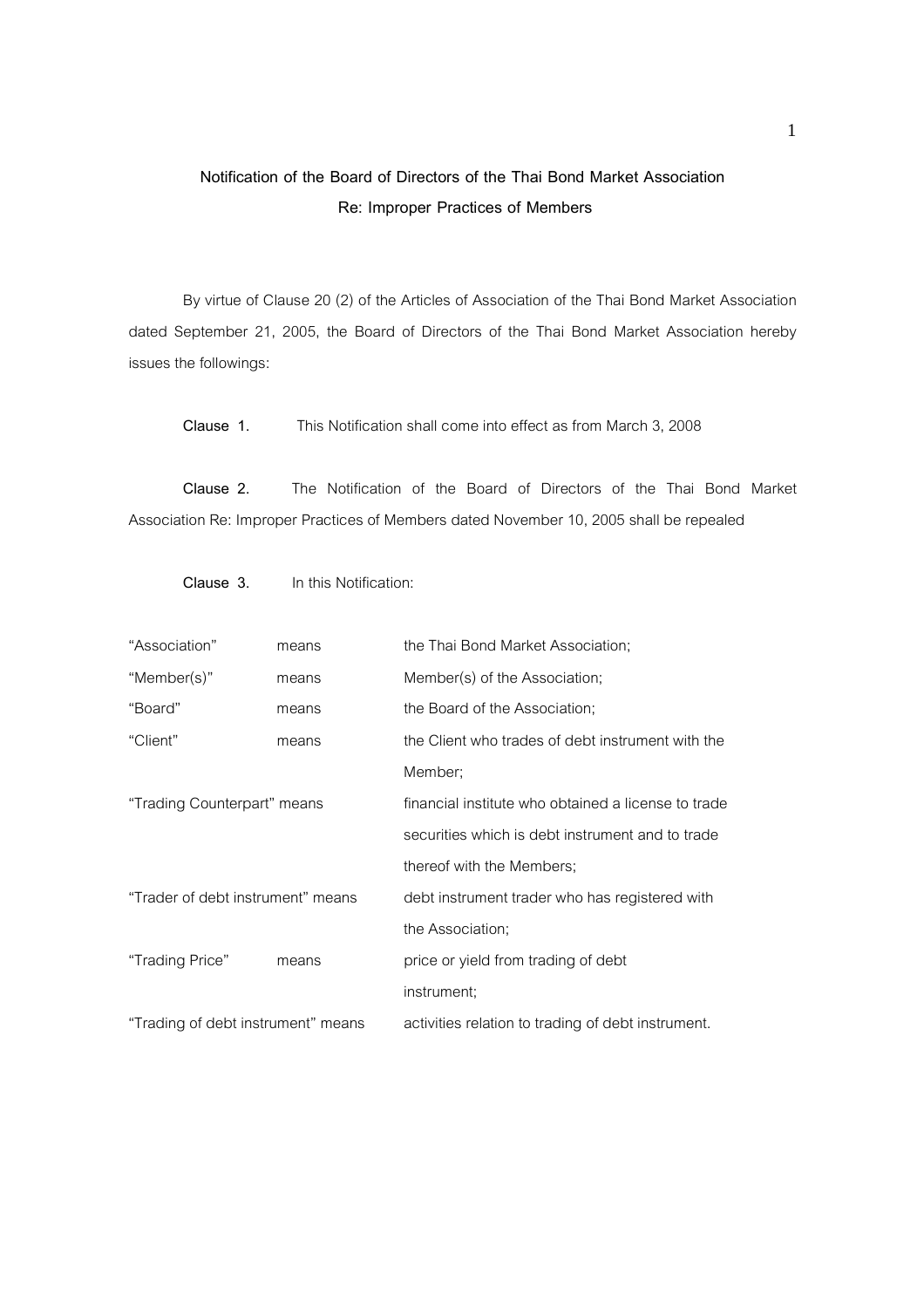# **Part 1**

## **General Provisions**

**Clause 4.** Member that commits any action stipulated under this Notification shall be deemed in violation of the Regulation of the Thai Bond Market Association Re: Ethics in conducting business.

 **Clause 5.** The Member shall perform any action to prevent directors, executives, Trader of Debt instrument**,** employee, or person under its direct or indirect supervision from engaging into improper practices under this Notification.

#### **Part 2**

#### **Trading of Debt Instrument in False Market**

**Clause 6.** The Member who trades debt instrument as broker or agent or under Member's name in a manner that may result in change or non-change in trading price, trading volume or bond index which are inconsistent with the normal market condition (False Market) unless such Member can prove that his action has not caused a mistake or misunderstanding to the general public in relation to trading price, trading volume or bond index.

Trading of debt instrument which causes false market includes the followings:

 (1) Trading of debt instrument in a manner which causes significant higher or lower of trading price, trading volume or bond index comparing to those of normal market condition. (Price and volume manipulation)

 (2) Trading of debt instrument by conspiracy with others for the purpose of benefits from change or non-change in trading price, trading volume or bond index. Trading of debt instrument by conspiracy shall be considered by circumstances of trading and business relationships.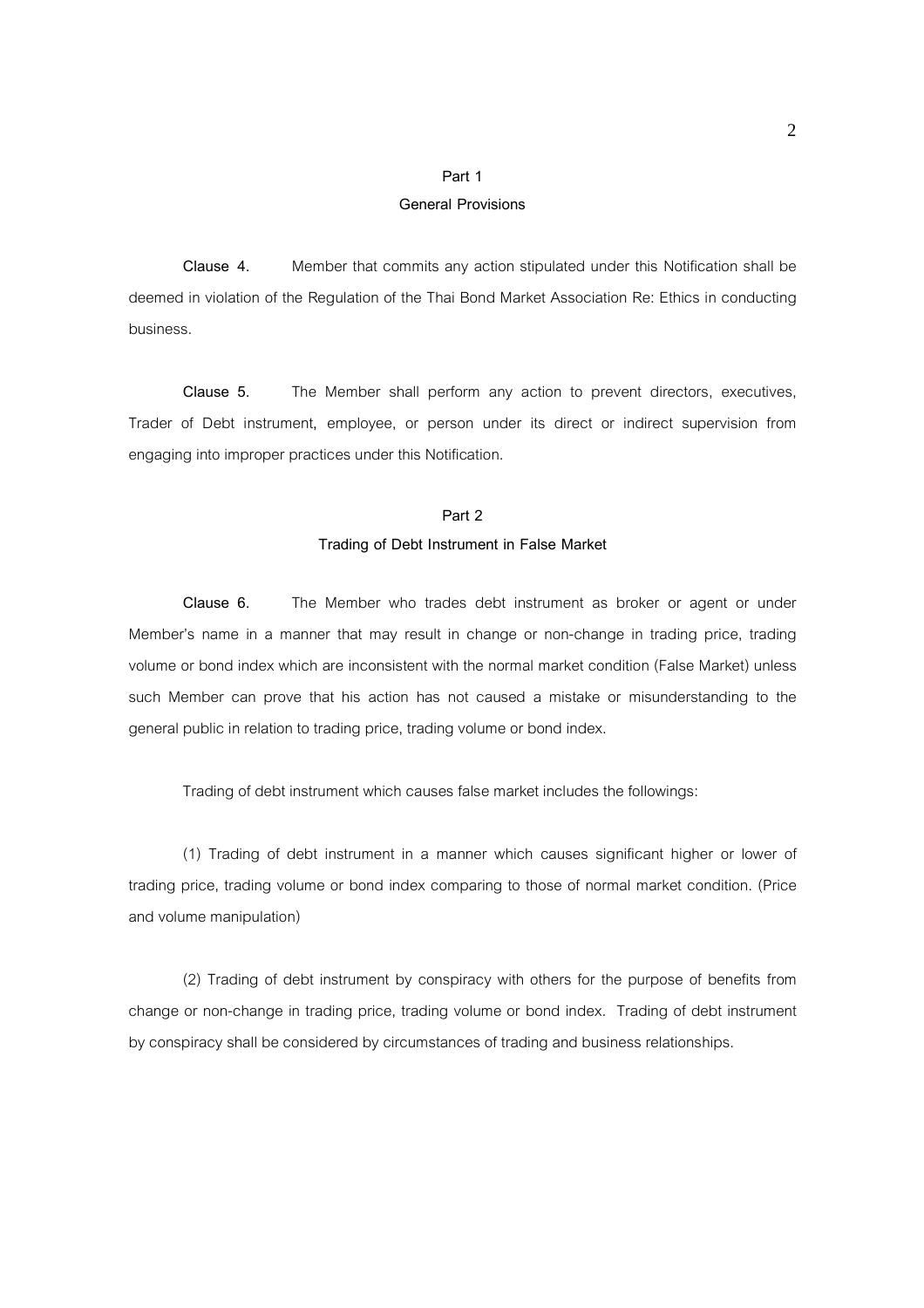(3) Continuing trading of debt instrument whether by the same person(s) or not and such change or non-change in trading price is for the benefit of accounting status or investment of any person having relationship of any kind. (Series trading)

 (4) Dissemination of any false news by the Member or his conspiracy which may cause any other person to understand that trading price or volume of any debt instrument will increase or decrease.

 (5) Placing a bid or an offer price for debt instrument which is not likely to be executed. (Improper bid/offer)

 (6) Trading of debt instrument where the member does not have intention to actually execute by conducting a trade and then terminating thereof without reasonable ground.

 (7) Reporting data of trading of debt instrument near the closing time of market with the intention to make such trade to be considered as a closing price. (Mark the close)

 (8) Trading of debt instrument where buyer and seller purchase and resell the same debt instrument in one period of time without the intention of real trade but with a purpose to avoid or violate the laws or regulations of related supervisory organization such as Mark to market, Parking, etc.

#### **Part 3**

## **Trading of debt instrument by Using Insider Information**

 **Clause 7.** The member who is a Trader of debt instrument, whether directly or indirectly, in a manner likely to or take advantage of other persons by using information material to changes in trading price which has not yet been disclosed to the public and to which information such Member has acknowledged or informed by insider person of such information, and whether or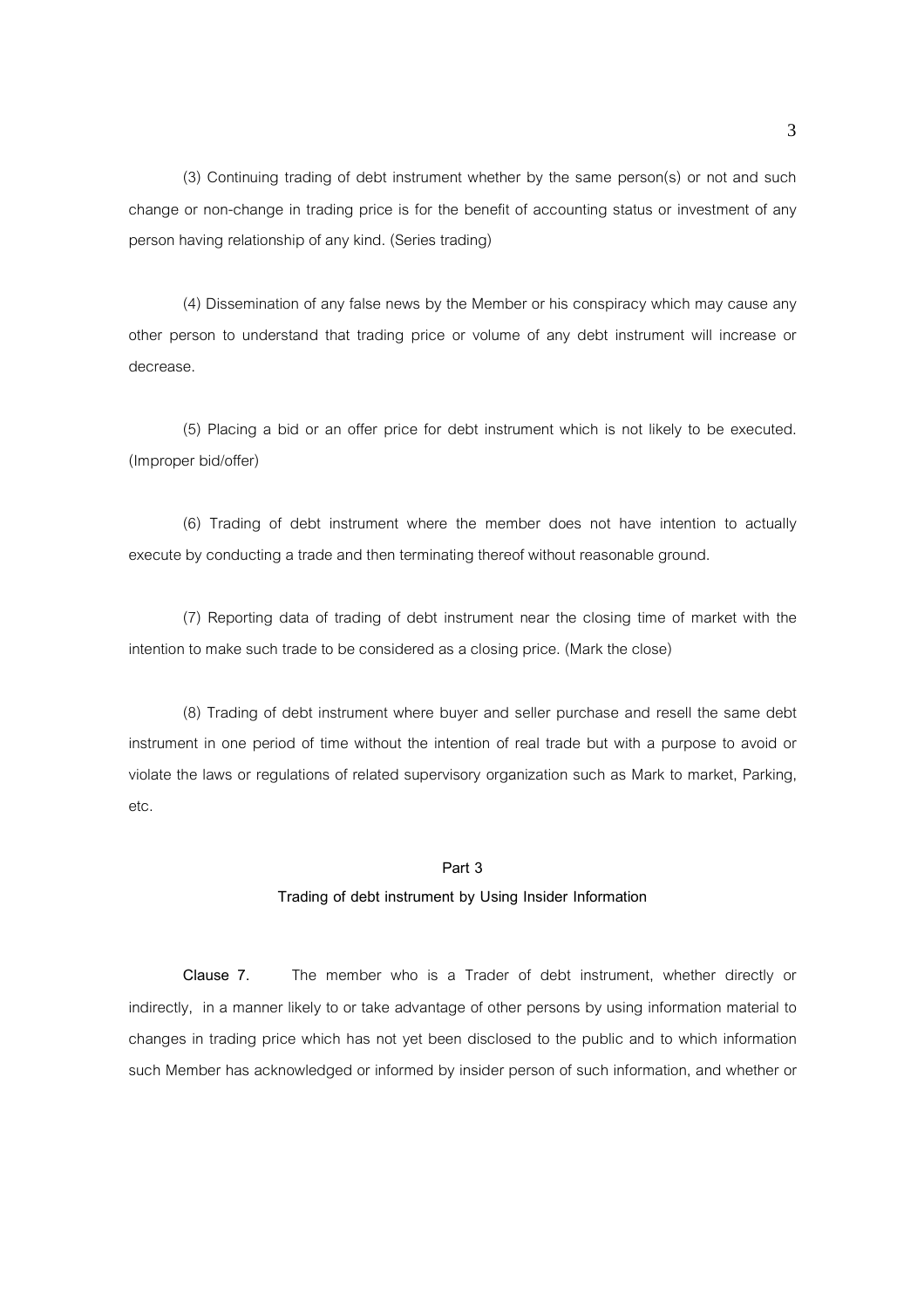not such act is done for the Member's benefit or another person's benefit, or to disclose such information to other person so that such other person shall act as aforementioned.

The information material to changes in trading price includes the followings:

 (1) The Member has been known or may know or has been informed by insider of the information on credit rating determined by credit rating agency. In this relation, the Member has used such information in determining of purchase and sell of debt instrument before such credit rating agency shall notice such information to the public.

 (2) A related internal unit of the bank has informed, disseminated, or disclosed the information of the borrowers of the bank who is the issuer of debt instrument to Trader of debt instrument for the purpose of Trading of debt instrument.

## **Part 4**

#### **False Statement**

 **Clause 8.** The Member who notify or disseminate or make known by other means of false statement or with intention to mislead others on the fact in relation with financial status or company business result of the issuer of such debt instrument or to mislead others that trading price of any debt instrument will increase or decrease.

## **Part 5**

#### **Unfair and Improper Practices**

 **Clause 9.** In case any Member commits any action stipulated here below, such action shall be deemed as unfair practice and improper:

 (1) Preparation or report of false information relating to trading of debt instrument or nondisclosure of the necessary information affecting change in trading price of such debt instrument;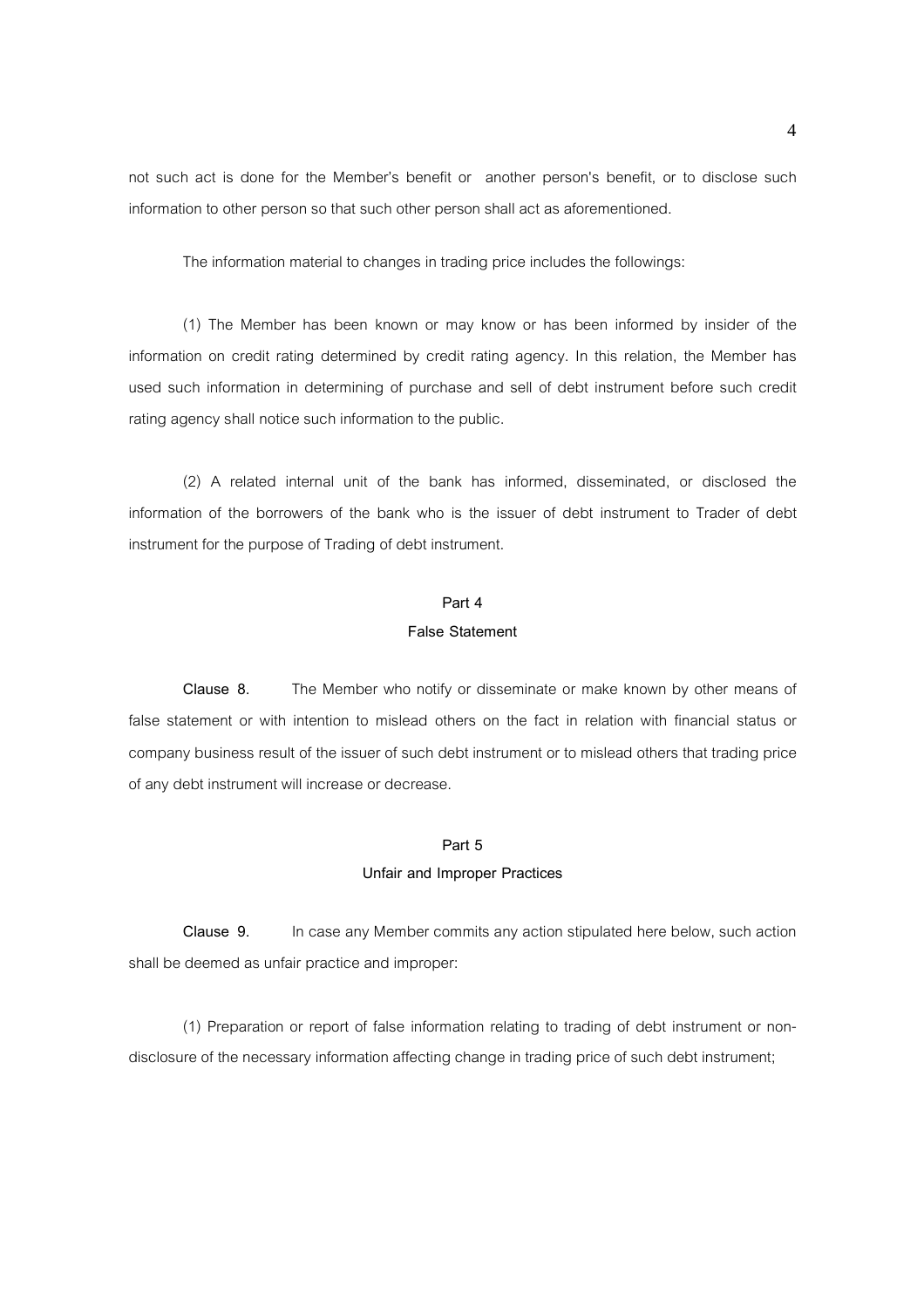(2) Trading of debt instrument where the Member has received the information relating to such transaction from the Client or Front running;

 (3) Purchasing debt instrument from the client with an excessive lower price or selling debt instrument to the client in an excessive higher price, take into consideration related factors such as type and liquidity of debt instrument, trading volume, holding limitation, credit rating of issuer or debt instrument, and market situation during transaction etc. (Excessive markup/ markdown)

 (4) Making proposal or receiving of other benefits that result to a conflict of interest with the duties of the Member, employee, or representative of the Member;

 (5) Trading of debt instrument for own benefit of the Member or other person by using the Client's name:

 (6) Using his/her position for claiming or receiving of any wrongful remuneration for the benefits of the Member or other person;

 (7) Wrongfully promise to give other benefits to others in addition to those to be received from normal trading of debt instrument.

**Clause 10.** The Member's practice in relation with the Client here below shall be deemed as unfair and improper practices in addition to those mentioned in Clause 9.

 (1) Giving suggestion to Client to purchase or sell of any debt instrument without reasonable ground thereof although the Client has acknowledged or has been disclosed of financial information and purpose of investment.

 (2) Giving suggestion or guidance to Client to purchase or sell of debt instrument in big volume or many times in abnormal manner or in contrary to the Client's purpose of investment (Churning).